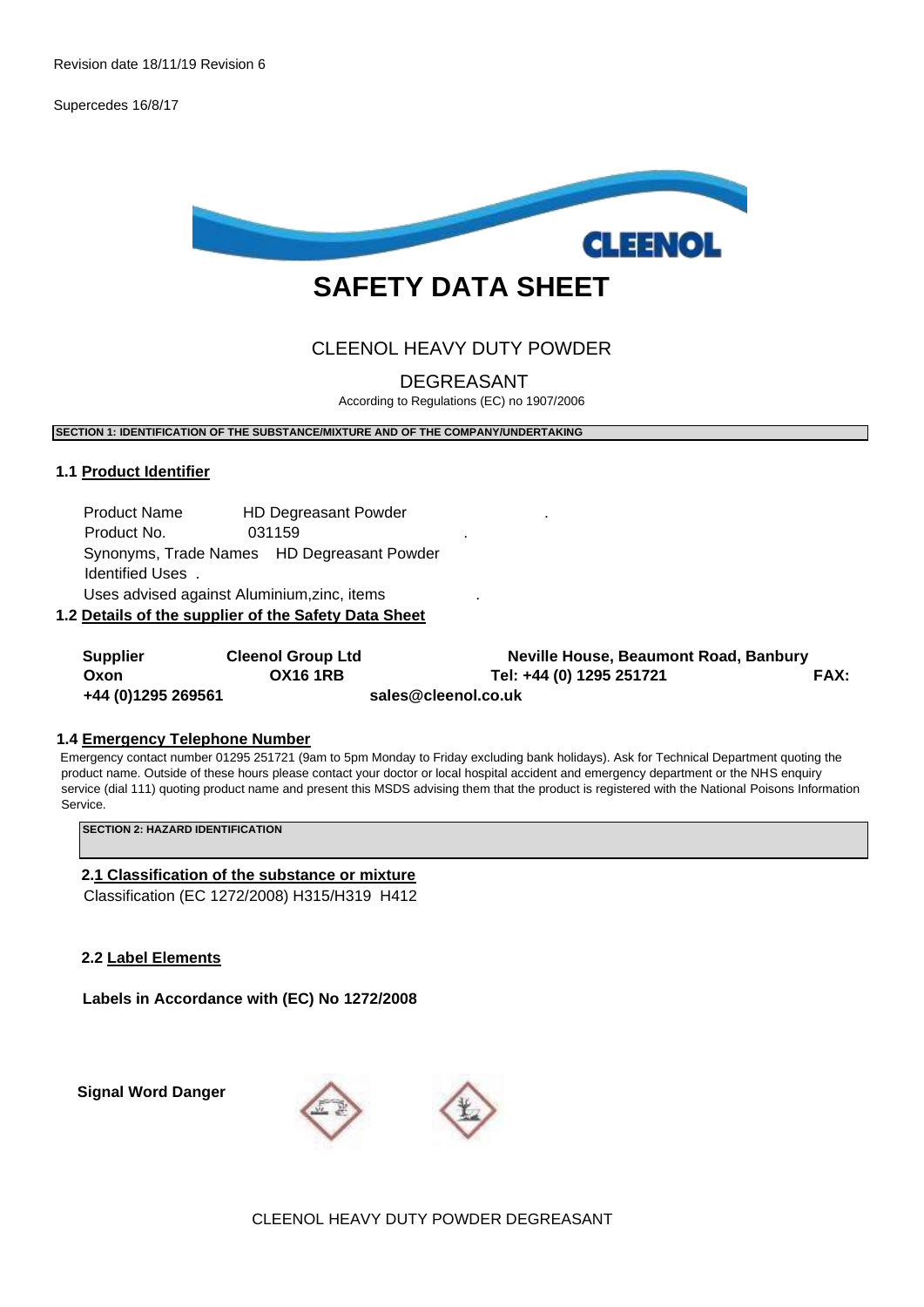#### **Hazard Statements**

- H314 Causes severe skin burns and eye damage
- H332 Harmful if inhaled
- H412 Harmful to aquatic life with long lasting effects
- H302 Harmful if swallowed

#### **Precautionary Statements**

- P261 Do not breath dust
- P371 Use only outdoors or in well ventilated area
- P280 Wear protective gloves/ protective clothing/eye protection/face protection
- . P102 Keep out of reach of children

P301/P330/P331 if swallowed rinse mouth do not induce vomiting

 P303/P361/P353 if on skin (or hair ) take off immediately all contaminated clothing rinse skin with water/shower

 P305/P351/P338 If in eyes rinse cautiously with water for several minutes. Remove contact lenses if present and easy to do so. Continue rinsing

P315 Get immediate medical advice/ attention

## **2.3 Other Hazards**

This product does not contain any substances classified as PBT or vPvb

**SECTION 3: COMPOSITION/INFORMATION ON INGREDIENTS** 

## **3.1 Mixtures**

| <b>Cas No</b> | <b>EINECS no</b>      | Materials                |      | <b>Hazard</b> | <u>Range</u>     |
|---------------|-----------------------|--------------------------|------|---------------|------------------|
| 7601-54-9     | 231-509-8             | Trisodium Orthophosphate |      | H315/H319     | $25-30\%$        |
| 497-19-8      | 207-838-8             | Sodium Carbonate         |      | H319          | 30-60% 6834-92-0 |
| 229=912-9     | Disodium metasilicate |                          | H314 | $20 - 25%$    |                  |

#### **CLEENOL HEAVY DUTY POWDER DEGREASANT**

**SECTION 4: FIRST AID MEASURES** 

## **4.1 Description of the first aid measures**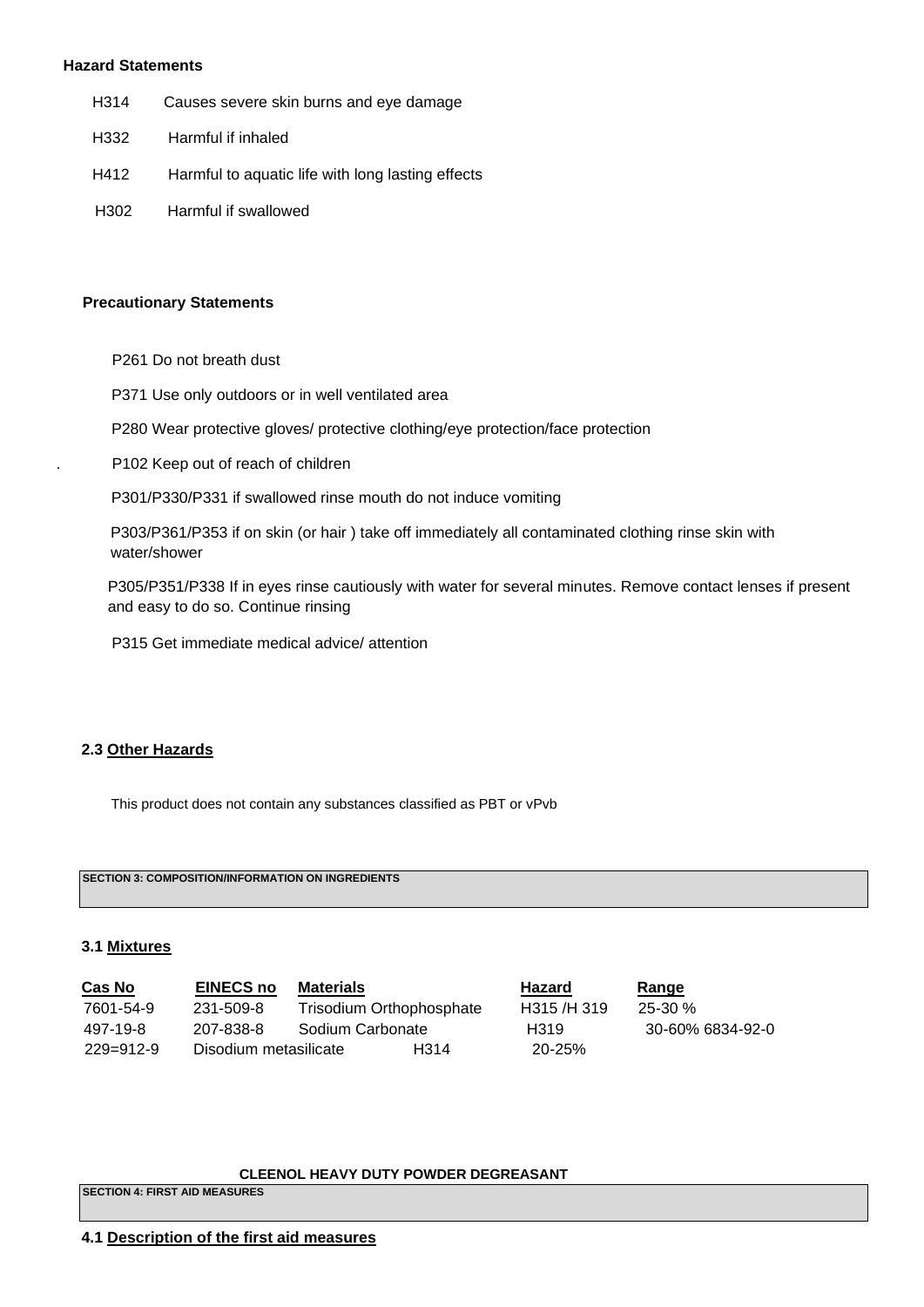**Inhalation-** Remove exposed person from source of exposure to fresh air at once. Seek medical advice if effects persist

**Ingestion**- Remove Product from mouth, give the casualty a small quantity of water to drink and seek medical advice**. Do not induce vomiting**

### **Skin contact**

Skin irritation. Prolonged skin contact may cause redness and irritation

**Eye Contact-** Rinse immediately with plenty of water, holding eyelids open Continue to rinse for at least 15 minutes. Get medical advice if effects persist.

#### SECTION 5: FIREFIGHTING MEASURES

Substance dose not itself represent a fire hazard. In the event of a fire from other causes the product is compatible with:

Water, Carbon Dioxide (CO2) extinguisher, foam extinguisher, Dry Powder Extinguisher. May evolve toxic fumes if involved in a fire. Fire fighters should wear self contained breathing apparatus and suitable protective clothing including gloves and eye/face protection.

SECTION 6: ACCIDENTAL RELEASE MEASURES

**Personal Precautions:** Prevent eye and skin contact. Wear suitable gloves and eye protection. **Disposal Consideration:** sweep up and dispose of safely as solid waste. Hose down area with plenty of water. Do not allow to enter drains/sewers/ water courses. Dispose of in accordance with local authority regulations

SECTION 7: HANDLING AND STORAGE

**Handling:** Avoid contact with eyes and skin. Prevent the formation of dust **Storage**: Store in original container. Avoid extremes of temperature. Do not mix with any other chemicals

SECTION 8: EXPOSURE CONTROLS/PERSONAL PROTECTION

**Hands:** Use rubber or chemical resistant gloves. BS EN 374 **Eyes:** Personal protection is not normally required unless a risk assessment indicates the need for it **Skin:** Personal protection is not normally required unless a risk assessment indicates the need for it **Respiration:** Personal protection is not normally required unless a risk assessment indicates the need for it

SECTION 9.PHYSICAL AND CHEMICAL PROPERTIES

 Appearance granular powder Colour Yellow Odour None Solubility Soluble in water Initial boiling point N/A Melting point N/A Relative density 0-9 Ph-value 1% solution 10-11

Flash point N/A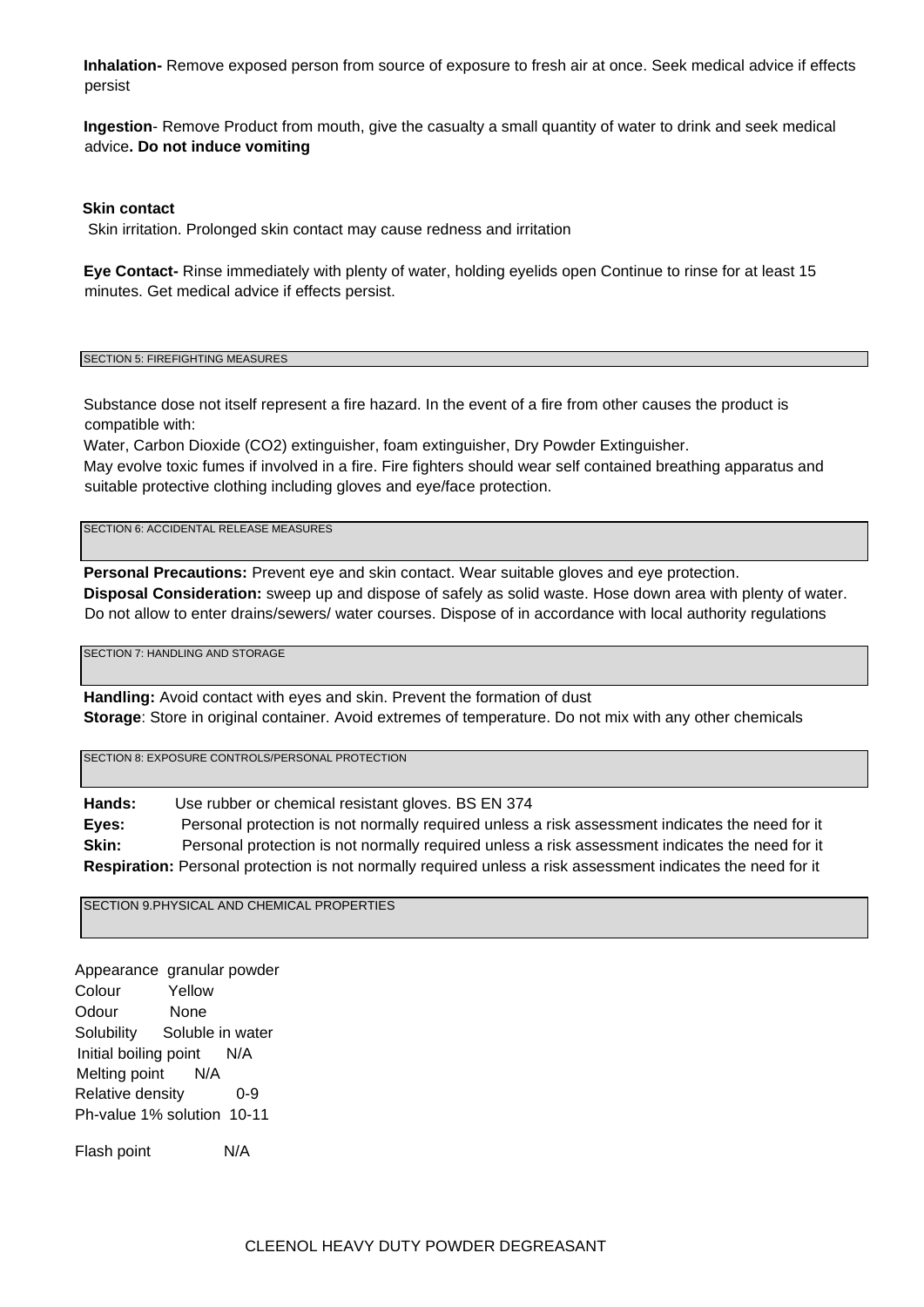Provided the product is stored in accordance with approved guidelines there

Are no known hazardous decomposition products

SECTION 11: TOXICOLOGICAL INFORMATION

We have not carried out any animal testing for this product.

#### SECTION 12 ECOLOGICAL INFORMATION

Ingredients according to EC 648/2004

More than 25%: Phosphate

When used for its intended purpose this product should not cause an adverse effect in the environment

#### SECTION 13: DISPOSAL CONSIDERATIONS

This product is classified as hazardous waste under the special waste (amendment) regulations (SI 1996/2019). For disposal contact a licensed waste management company. Rinse out container at least twice in water and recycle if facilities exist or dispose of as commercial waste. European waste catalogue: 20 01 29

#### SECTION 14: TRANSPORT INFORMATION

**EEC Regulations: IMDG/UN: UN1759 corrosive solids NOS (Disodium Metasilicate) ADR/RID: UN1759 corrosive solids NOS (Disodium Metasilicate) ICAO/IATA**: **UN1759 corrosive solids NOS (Disodium Metasilicate) Class 8, Packing Group** II

#### SECTION 15: REGULATORY INFORMATION

Safety data sheet prepared in accordance with REACH Commission Regulation (EU}No453/2010(which amends Regulation(EU)No1907/2006

15.2. Chemical safety assessment

No chemical safety assessment has been carried out as not applicable as this product is a mixture

SECTION 16: OTHER INFORMATION

Handle and apply only as recommended, for full information see product label. This information is intended to describe the product in terms of health and safety and environmental requirements for the purpose of safe handling. This information does not comprise a performance or technical specification. Users are responsible for safe working. See regulations 6 of control of substances hazard to health regulations. Text of risk phrases associated with ingredients listed in section 2

### **CLEENOL HEAVY DUTY POWDER DEGREASANT**